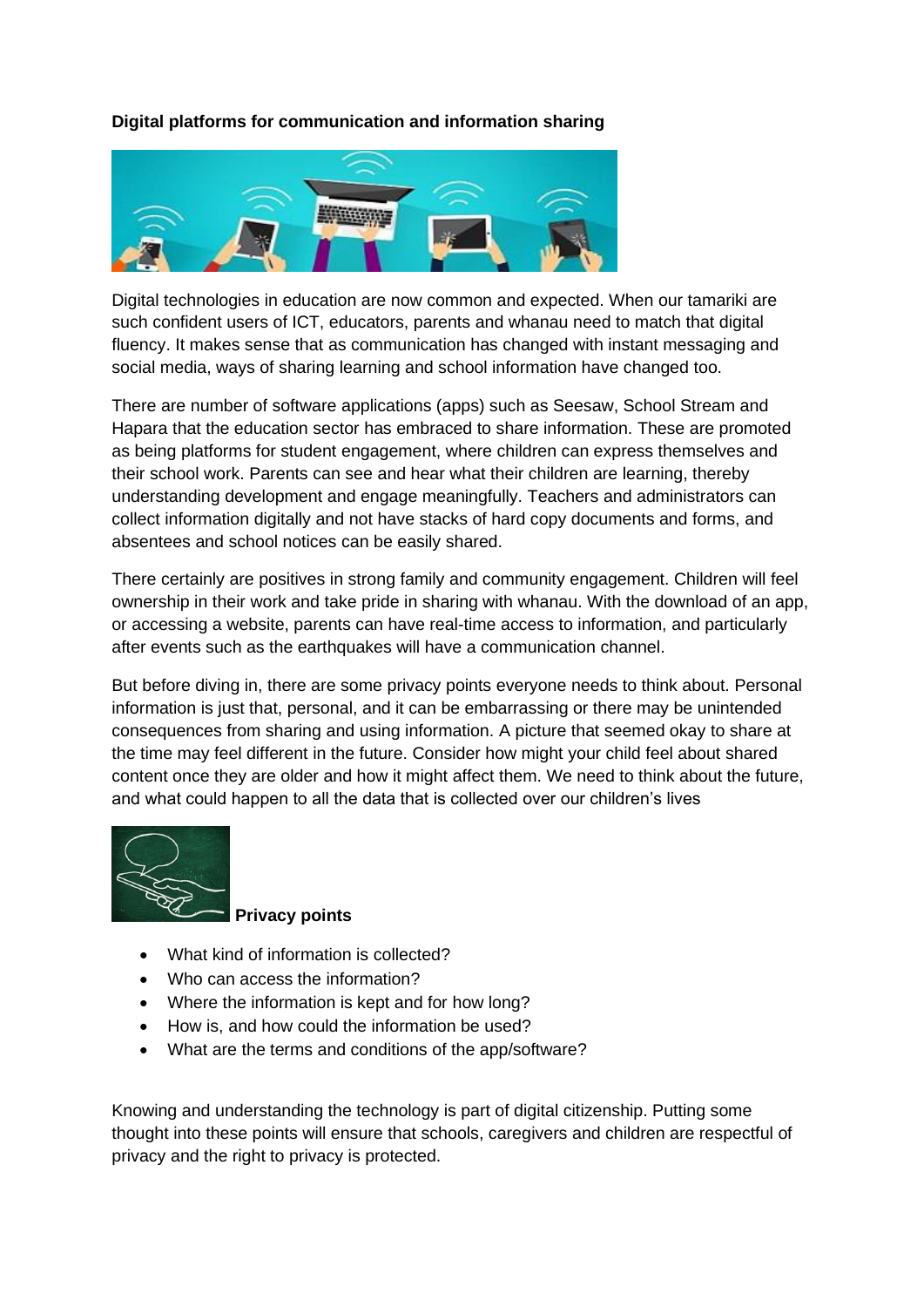Questions for **parents** can include:

| Question            | Why should I ask?                                                               |
|---------------------|---------------------------------------------------------------------------------|
| What information    | Aside from the app having your children's work and photo, what other            |
| is being collected? | information do you have to hand over?                                           |
|                     |                                                                                 |
|                     | Bear in mind that hidden in the fine print of an app may be the ability for the |
|                     | app to collect details of your Google/Facebook account, your IP address,        |
|                     | your mobile carrier and your location - which quickly builds up a picture of    |
|                     | you.                                                                            |
| What information    | You might be fine with your child's photo being posted in the app or might      |
| is being shared?    | prefer photos taken from behind.                                                |
|                     |                                                                                 |
|                     | Do you want all other parents to see things? What is your preference/level      |
|                     | of comfort? You can then make an informed choice.                               |
| Are there any       | Can only certain content be posted? If you did not want photos of your          |
| options around the  | child's face posted, how is that going to be managed?                           |
| content being       |                                                                                 |
| posted?             |                                                                                 |
| Are you clear on    | It's obvious that you want to see your child's information, but what else       |
| the purpose and     | might the app be used for other than to see learning? Will this be used for     |
| use of the app?     | grading/reporting or a behaviour tool?                                          |
| Do your whanau      | What are the school's, and your child's expectations for your involvement?      |
| know how to share   | This will ensure consent and respect.                                           |
| safely and          |                                                                                 |
| responsibly?        | What kind of comments might be shared in the app? It might be very easy         |
|                     | for private/identifying details to be become available if someone tagged a      |
|                     | photo of your child that had detailed comments. (e.g. their full name and       |
|                     | something about their family).                                                  |
| Where else might    | Is the information in the app being shared with other social media platforms    |
| the information     | or your email provider?                                                         |
| go?                 |                                                                                 |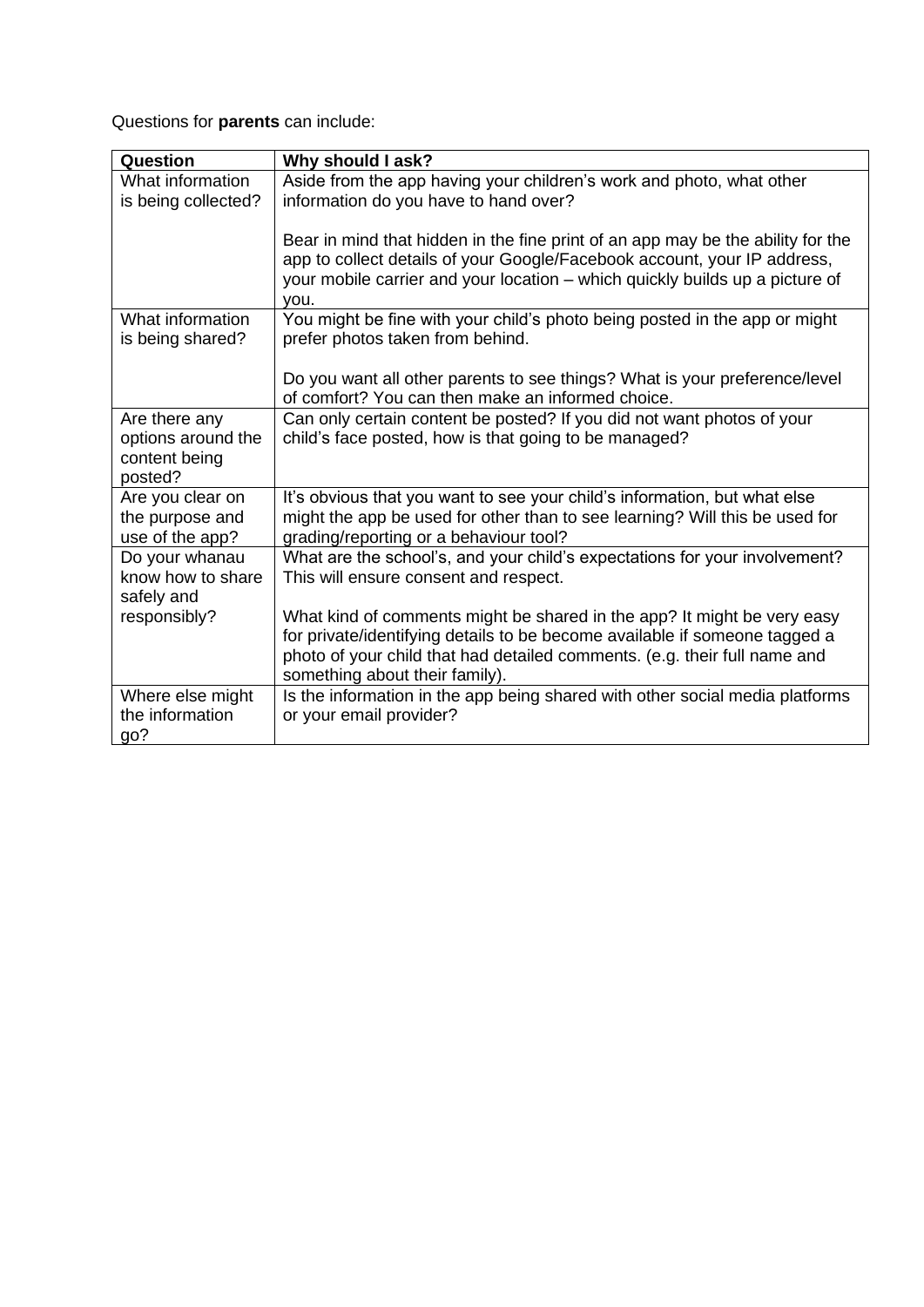Questions for **schools** can include:

| Question             | Why should I ask?                                                                                                  |
|----------------------|--------------------------------------------------------------------------------------------------------------------|
| Do you know the      | Doing your due diligence will ensure you understand all the potential risks                                        |
| functionality of the | and privacy implications and can then consider mitigations. It also ensures                                        |
| app you are signing  | you are providing the best product/service to your community - you are                                             |
| up for?              | aligned with your purpose(s) for using the app and collecting information.                                         |
| Have you seen        | Knowing and understanding privacy provisions in the fine print and privacy                                         |
| terms and            | policy is just best privacy practice. Though it may be in legalese, you should                                     |
| conditions and the   | understand how data is used by the provider of the app, for example third                                          |
| privacy policy?      | party advertisers, and how data will be kept safe.                                                                 |
|                      |                                                                                                                    |
|                      | Ask questions, so that you are then not committed to something you don't<br>understand privacy wise or don't want. |
| Who are you          | You then know who you might have recourse to if things were to go wrong,                                           |
| contracting with?    | like in the event of a data breach.                                                                                |
| Is the entity/app    | You may have greater control and recourse if you have specified that the                                           |
| owner based          | information and data be stored here in New Zealand.                                                                |
| overseas and         |                                                                                                                    |
| where is your data   |                                                                                                                    |
| stored?              |                                                                                                                    |
| What is the set-up   | Ensuring you have a good system for how users set up their accounts and                                            |
| of accounts?         | ideally discouraging the practice of sharing account log in details means                                          |
|                      | that there should not be risks around unauthorised access or sharing.                                              |
| How will accounts    | People are entitled to have their information removed if there is no longer a                                      |
| be managed and       | purpose for holding it.                                                                                            |
| deleted?             |                                                                                                                    |
| What is your policy  | Everyone needs to understand what appropriate content is. Having things                                            |
| and process for      | clearly documented means that there is clear structure and expectations for                                        |
| content in the app?  | content.                                                                                                           |
|                      | Having a policy here links into your other school policies, such as good                                           |
|                      | conduct and data use.                                                                                              |
| What                 | Making parents aware what the technology is and how it will be used and                                            |
| communication        | providing adequate time to consider this means an informed choice can be                                           |
| have you provided    | made.                                                                                                              |
| to                   |                                                                                                                    |
| parents/caregivers?  |                                                                                                                    |
| What opt out         | Parents should be given a clear opt out, or a meaningful and appropriate                                           |
| options are there?   | way to manage any privacy concerns they may have.                                                                  |
| What training have   | Staff will then be empowered to have the right conversations with parents                                          |
| you given to your    | and can directly manage privacy concerns.                                                                          |
| Kaiako/people?       |                                                                                                                    |

Many of these questions can be covered off in a Privacy Impact Assessment (PIA). This is a tool to identify and assess privacy risks and opportunities around collection, use and handling of personal information.

It does not need to be completed by a lawyer, though it may be useful to have legal input. Your Privacy Officer can work with the relevant people to prepare the assessment. It's important that the right people are included and that you have good conversations with your Digital/ICT teams – they can help with security requirements.